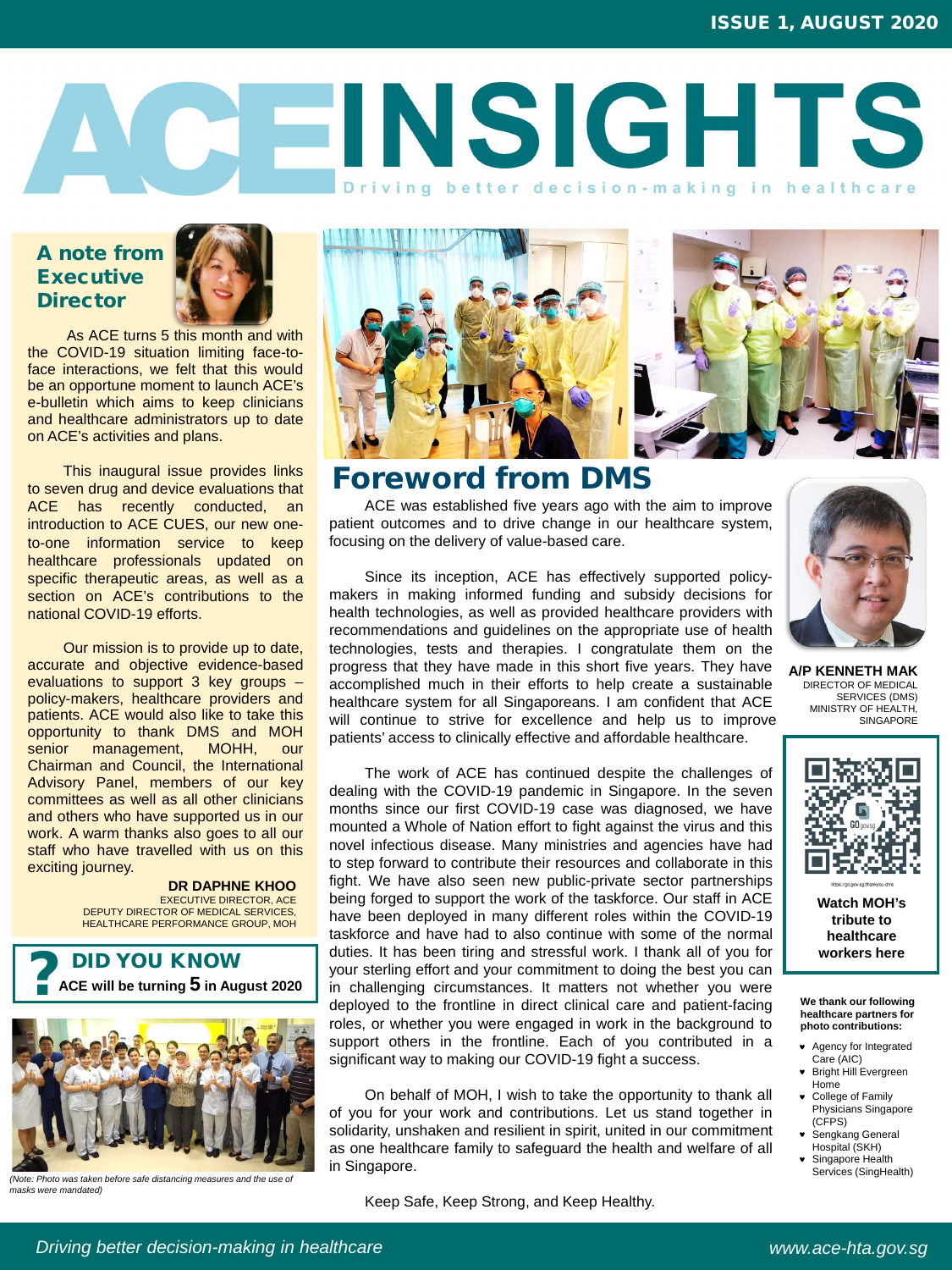Curious about the **process and methods of health technology assessment (HTA)** ACE employed to drive better decision-making in healthcare?

Check out this video to find out more.



https://go.gov.sg/hta-proce:

resources such as those that assist in explaining health conditions or treatment options to patients

# What's been keeping ACE busy over the last 5 years?

### *Driving better decision-making in healthcare www.ace-hta.gov.sg*

# Spotlight

ACE will be launching a national educational visiting service called ACE Clinical Update Service (CUES) in the latter part of 2020.

### **What is ACE CUES?**

While educational visiting may be a new term to many, it has been available in a number of countries, including Australia, the United States, Canada, and Norway. Educational visiting has been shown to improve patient care and outcomes.

- **Infections**
- **Urological**
- Ear, Nose & Throat
- Endocrine & Metabolic

In educational visiting, best available evidence and information materials on patient care are brought to healthcare professionals at their workplace, through one-to-one, focused, and customised discussions to address their practice needs. Keeping to COVID-19 precautions, ACE CUES will provide online discussions in place of face-to-face visits to begin with.

### **Support for healthcare professionals** and better patient outcomes

### **ACE Clinical Update Service for healthcare** professionals in second half of 2020

· Individualised, face-to-face discussions which will provide best available evidence and information materials on patient care





Covering a range of clinical topics over time, ACE CUES will be offered to general practitioners (GPs) on a freesubscription basis. The service may be extended to other healthcare professionals in the future. The first clinical topic is asthma management, focusing on major recent developments in the approach to treating this chronic respiratory condition.

# ACE News

ACE has **new drug and medical technology guidances** on the following groups of medical conditions:

- **Gastrointestinal**
- **Respiratory**
- **Cardiovascular**

Scan the QR code or visit [www.ace-hta.gov.sg](http://www.ace-hta.gov.sg/)

Looking back at the past five years' achievements, these are all results of the combined efforts of every individual who has been with us on the journey.

- Assisted MOH policy-makers in making funding and subsidy decisions for drugs and medical technologies
- Published >60 guidances on the appropriate use of health technologies and clinical practice to support doctors and patients to make informed decisions in choosing treatment options
- Through negotiations with manufacturers, ACE improved access and affordability for over 50,000 patients by reducing the prices of medicines such as those for diabetes and Hepatitis C by 50% or more



Partner with ACE to plug care gaps! Hear what our doctors in **diabetes management** have to say.

Scan the QR code to find out more.



#### https://go.gov.sg/partnering